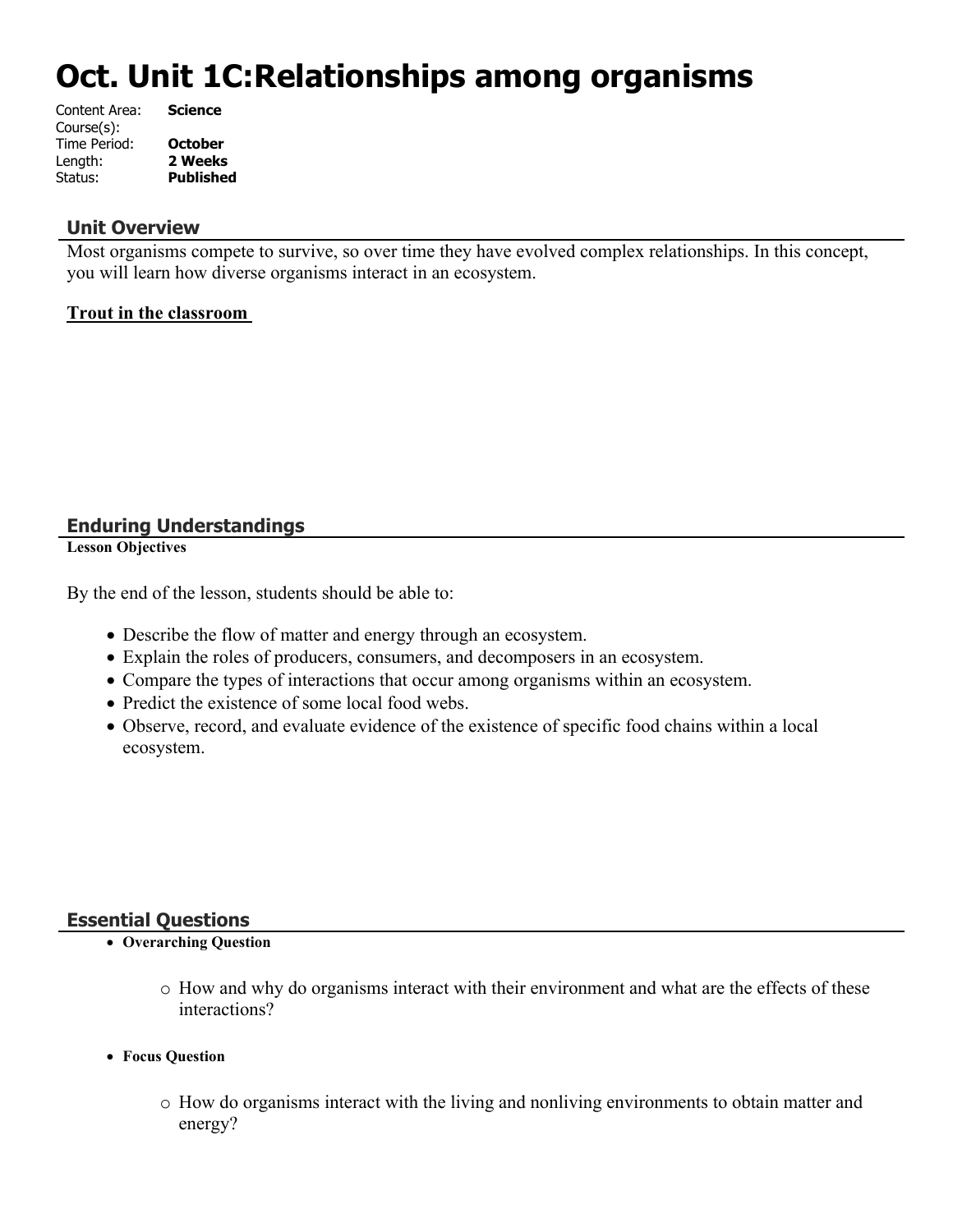#### **Lesson Questions**

- o How do different organisms in a community obtain energy from their environment?
- o Why are relationships between organisms in a community important?
- o How does energy move through an ecosystem?
- **Can You Explain?**
	- o How do relationships among organisms help energy and matter flow through an ecosystem?

## **Instructional Strategies & Learning Activities Discovery Techbook Lessons:**

• [The Five E Instructional Model](https://app.discoveryeducation.com/learn/techbook/units/2d17fe2c-67ce-4ea9-b1d2-b5c4b4106ba8/concepts/57ee83ba-63ff-4eec-b3eb-b62c61c8d63d/lesson/sections/c1a6a09f-b2c2-4714-bcc0-a845447f806a#04f3bc12-d06a-4518-8956-1fb5724fb2a0)

Science Techbook follows the 5E instructional model. As you plan your lesson, the provided Model Lesson includes strategies for each of the 5Es.

• [Engage \(45–90 minutes\)](https://app.discoveryeducation.com/learn/techbook/units/2d17fe2c-67ce-4ea9-b1d2-b5c4b4106ba8/concepts/57ee83ba-63ff-4eec-b3eb-b62c61c8d63d/lesson/sections/c1a6a09f-b2c2-4714-bcc0-a845447f806a#38c4e575-bad5-450c-8755-8d6e28b41d32)

Students are presented with the phenomena of relationships among African elephants to secure resources for a newly born calf. Students begin to formulate ideas around the Can You Explain? (CYE) question.

• [Explore \(90 minutes\)](https://app.discoveryeducation.com/learn/techbook/units/2d17fe2c-67ce-4ea9-b1d2-b5c4b4106ba8/concepts/57ee83ba-63ff-4eec-b3eb-b62c61c8d63d/lesson/sections/c1a6a09f-b2c2-4714-bcc0-a845447f806a#aeb8a579-66d3-4300-8370-51a3e43cee1c)

Students investigate questions about how organisms obtain energy, and how relationships among organisms determine how energy moves through the ecosystem by using evidence from text and media assets.

• [Explain \(45–90 minutes\)](https://app.discoveryeducation.com/learn/techbook/units/2d17fe2c-67ce-4ea9-b1d2-b5c4b4106ba8/concepts/57ee83ba-63ff-4eec-b3eb-b62c61c8d63d/lesson/sections/c1a6a09f-b2c2-4714-bcc0-a845447f806a#5db9b07b-c258-4c03-926c-b0bd53b43bb8)

Students construct scientific explanations to the CYE question by including evidence of how relationships among organisms help energy and matter flow through an ecosystem.

• [Elaborate with STEM \(45–135 minutes\)](https://app.discoveryeducation.com/learn/techbook/units/2d17fe2c-67ce-4ea9-b1d2-b5c4b4106ba8/concepts/57ee83ba-63ff-4eec-b3eb-b62c61c8d63d/lesson/sections/c1a6a09f-b2c2-4714-bcc0-a845447f806a#569bad59-e1e7-44dd-aa01-c024b8db445e)

Students apply their understanding of relationships of organisms as they learn about research conducted by wildlife biologists, investigate local food webs, and design a new product based on nature.

• [Evaluate \(45–90 minutes\)](https://app.discoveryeducation.com/learn/techbook/units/2d17fe2c-67ce-4ea9-b1d2-b5c4b4106ba8/concepts/57ee83ba-63ff-4eec-b3eb-b62c61c8d63d/lesson/sections/c1a6a09f-b2c2-4714-bcc0-a845447f806a#ea49c304-c762-480a-a42b-efd9782d7844)

Students are evaluated on the state science standards as well as Standards in ELA/Literacy and Standards in Math standards using Board Builder and the provided concept summative assessments.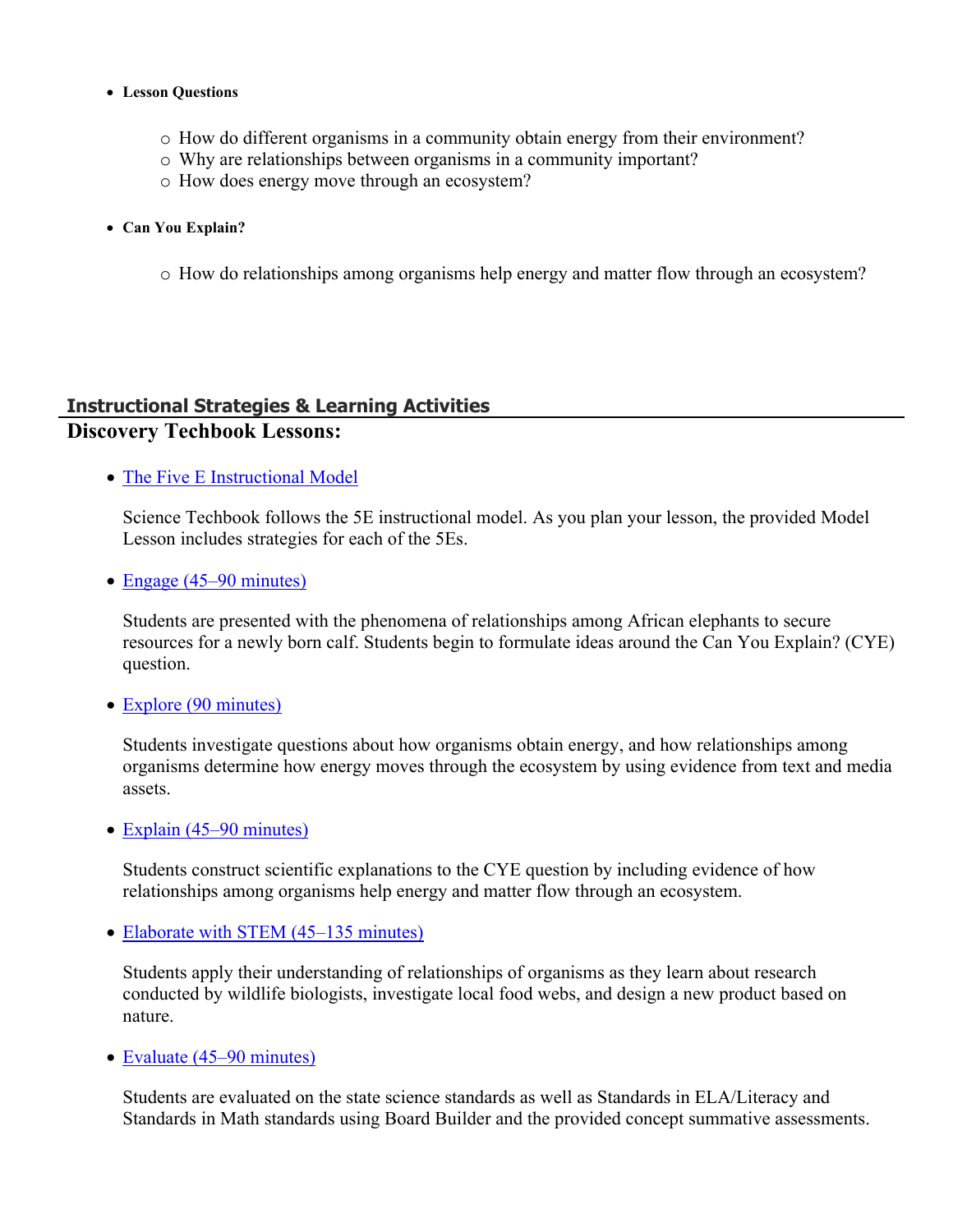#### **Integration of Career Exploration, Life Literacies and Key Skills**

Students learn about what wildlife biologists do in their careers.

| <b>CRP.K-12.CRP2</b> | Apply appropriate academic and technical skills.                                                                                                                                                                                        |
|----------------------|-----------------------------------------------------------------------------------------------------------------------------------------------------------------------------------------------------------------------------------------|
|                      | Digital tools make it possible to analyze and interpret data, including text, images, and<br>sound. These tools allow for broad concepts and data to be more effectively<br>communicated.                                               |
| TECH.9.4.8.IML.7     | Use information from a variety of sources, contexts, disciplines, and cultures for a specific<br>purpose (e.g., 1.2.8.C2a, 1.4.8.CR2a, 2.1.8.CHSS/IV.8.AI.1, W.5.8, 6.1.8.GeoSV.3.a,<br>6.1.8. Civics DP.4.b, 7.1. NH. IPRET.8).        |
| <b>CRP.K-12.CRP5</b> | Consider the environmental, social and economic impacts of decisions.                                                                                                                                                                   |
| <b>CRP.K-12.CRP4</b> | Communicate clearly and effectively and with reason.                                                                                                                                                                                    |
| TECH.9.4.8.TL.4      | Synthesize and publish information about a local or global issue or event (e.g., MSLS4-5,<br>6.1.8. Civics PI.3).                                                                                                                       |
| TECH.9.4.8.IML.12    | Use relevant tools to produce, publish, and deliver information supported with evidence<br>for an authentic audience.                                                                                                                   |
|                      | An individual's strengths, lifestyle goals, choices, and interests affect employment and<br>income.                                                                                                                                     |
|                      | Gathering and evaluating knowledge and information from a variety of sources, including<br>global perspectives, fosters creativity and innovative thinking.                                                                             |
|                      | Increases in the quantity of information available through electronic means have<br>heightened the need to check sources for possible distortion, exaggeration, or<br>misrepresentation.                                                |
| CRP.K-12.CRP11       | Use technology to enhance productivity.                                                                                                                                                                                                 |
|                      | Multiple solutions often exist to solve a problem.                                                                                                                                                                                      |
| <b>CRP.K-12.CRP9</b> | Model integrity, ethical leadership and effective management.                                                                                                                                                                           |
| <b>CRP.K-12.CRP8</b> | Utilize critical thinking to make sense of problems and persevere in solving them.                                                                                                                                                      |
| CRP.K-12.CRP7        | Employ valid and reliable research strategies.                                                                                                                                                                                          |
| TECH.9.4.8.IML.1     | Critically curate multiple resources to assess the credibility of sources when searching for<br>information.                                                                                                                            |
| TECH.9.4.8.IML.5     | Analyze and interpret local or public data sets to summarize and effectively communicate<br>the data.                                                                                                                                   |
|                      | Some digital tools are appropriate for gathering, organizing, analyzing, and presenting<br>information, while other types of digital tools are appropriate for creating text,<br>visualizations, models, and communicating with others. |
| TECH.9.4.8.TL.3      | Select appropriate tools to organize and present information digitally.                                                                                                                                                                 |
| TECH.9.4.8.IML.3     | Create a digital visualization that effectively communicates a data set using formatting<br>techniques such as form, position, size, color, movement, and spatial grouping (e.g.,<br>6.SP.B.4, 7.SP.B.8b).                              |
| TECH.9.4.8.IML.4     | Ask insightful questions to organize different types of data and create meaningful                                                                                                                                                      |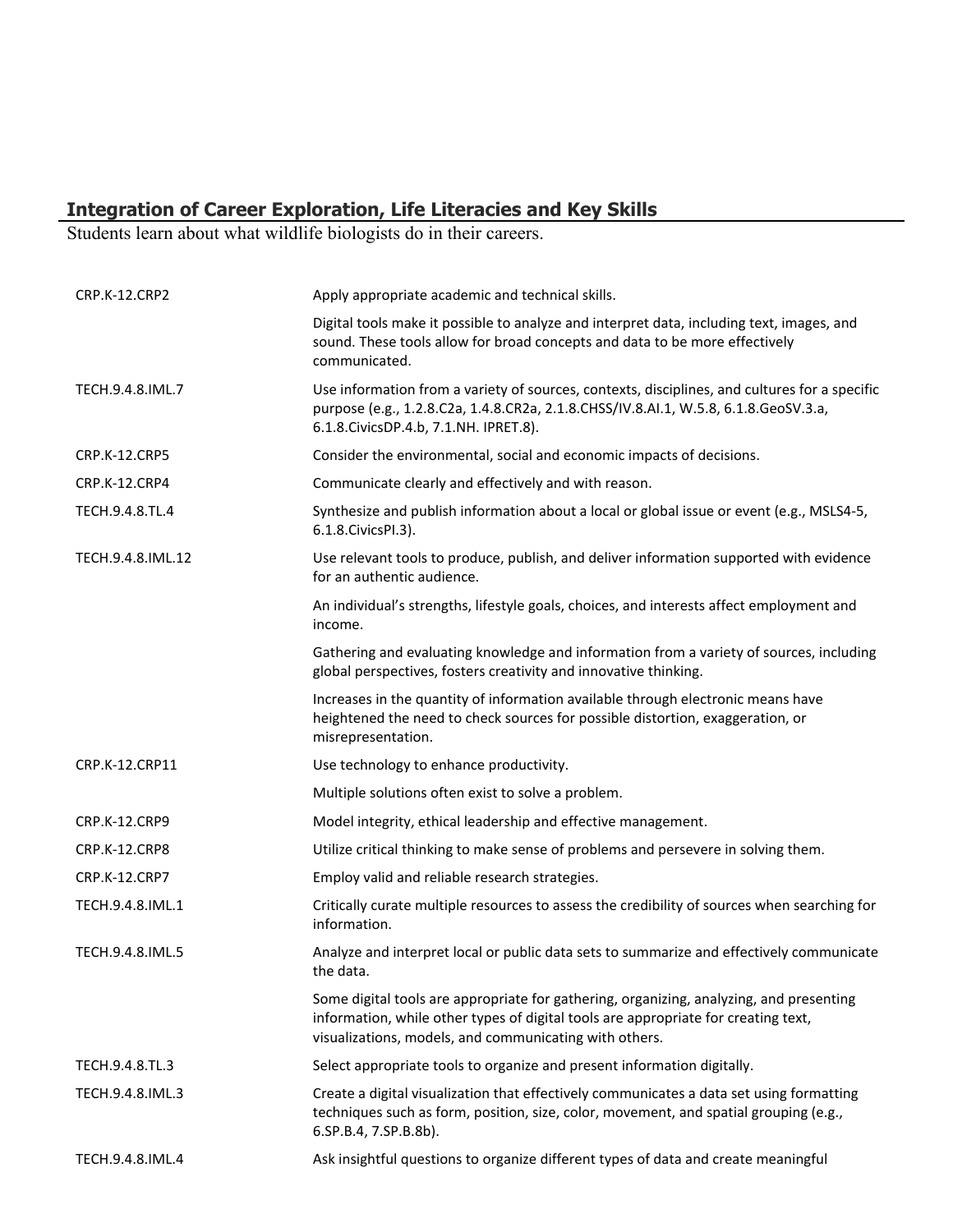|                 | visualizations.                                                                                                                                                                                                                                                                  |
|-----------------|----------------------------------------------------------------------------------------------------------------------------------------------------------------------------------------------------------------------------------------------------------------------------------|
| TECH.9.4.8.Cl.1 | Assess data gathered on varying perspectives on causes of climate change (e.g., cross-<br>cultural, gender-specific, generational), and determine how the data can best be used to<br>design multiple potential solutions (e.g., RI.7.9, 6.SP.B.5, 7.1.NH.IPERS.6, 8.2.8.ETW.4). |
| CRP.K-12.CRP1   | Act as a responsible and contributing citizen and employee.                                                                                                                                                                                                                      |
| CRP.K-12.CRP6   | Demonstrate creativity and innovation.                                                                                                                                                                                                                                           |
| CRP.K-12.CRP12  | Work productively in teams while using cultural global competence.                                                                                                                                                                                                               |

## **Technolgy and Design Integration**

Technology is fully integrated with the Discovery Techbook

| TECH.8.2.8.D.2   | Identify the design constraints and trade-offs involved in designing a prototype (e.g., how<br>the prototype might fail and how it might be improved) by completing a design problem<br>and reporting results in a multimedia presentation, design portfolio or engineering<br>notebook. |
|------------------|------------------------------------------------------------------------------------------------------------------------------------------------------------------------------------------------------------------------------------------------------------------------------------------|
| TECH.8.2.8.D.3   | Build a prototype that meets a STEM-based design challenge using science, engineering,<br>and math principles that validate a solution.                                                                                                                                                  |
| TECH.8.2.8.D.CS1 | Apply the design process.                                                                                                                                                                                                                                                                |
| TECH.8.2.8.D.1   | Design and create a product that addresses a real world problem using a design process<br>under specific constraints.                                                                                                                                                                    |

## **Interdisciplinary Connections**

| LA.WHST.6-8.1       | Write arguments focused on discipline-specific content.                                                                                                                                                                                                                                                                                  |
|---------------------|------------------------------------------------------------------------------------------------------------------------------------------------------------------------------------------------------------------------------------------------------------------------------------------------------------------------------------------|
| LA.WHST.6-8.9       | Draw evidence from informational texts to support analysis, reflection, and research.                                                                                                                                                                                                                                                    |
| TECH.8.1.8.B        | Creativity and Innovation: Students demonstrate creative thinking, construct knowledge<br>and develop innovative products and process using technology.                                                                                                                                                                                  |
| TECH.8.1.8.D        | Digital Citizenship: Students understand human, cultural, and societal issues related to<br>technology and practice legal and ethical behavior.                                                                                                                                                                                          |
| <b>TECH.8.1.8.F</b> | Critical thinking, problem solving, and decision making: Students use critical thinking skills<br>to plan and conduct research, manage projects, solve problems, and make informed<br>decisions using appropriate digital tools and resources.                                                                                           |
| <b>TECH.8.2.8</b>   | Technology Education, Engineering, Design, and Computational Thinking - Programming:<br>All students will develop an understanding of the nature and impact of technology,<br>engineering, technological design, computational thinking and the designed world as they<br>relate to the individual, global society, and the environment. |
| LA.WHST.6-8.2       | Write informative/explanatory texts, including the narration of historical events, scientific<br>procedures/experiments, or technical processes.                                                                                                                                                                                         |
| LA.WHST.6-8.4       | Produce clear and coherent writing in which the development, organization, voice, and<br>style are appropriate to task, purpose, and audience.                                                                                                                                                                                           |
| LA.WHST.6-8.5       | With some guidance and support from peers and adults, develop and strengthen writing<br>as needed by planning, revising, editing, rewriting, or trying a new approach, focusing on<br>how well purpose and audience have been addressed.                                                                                                 |
| LA.WHST.6-8.6       | Use technology, including the Internet, to produce and publish writing and present the<br>relationships between information and ideas clearly and efficiently.                                                                                                                                                                           |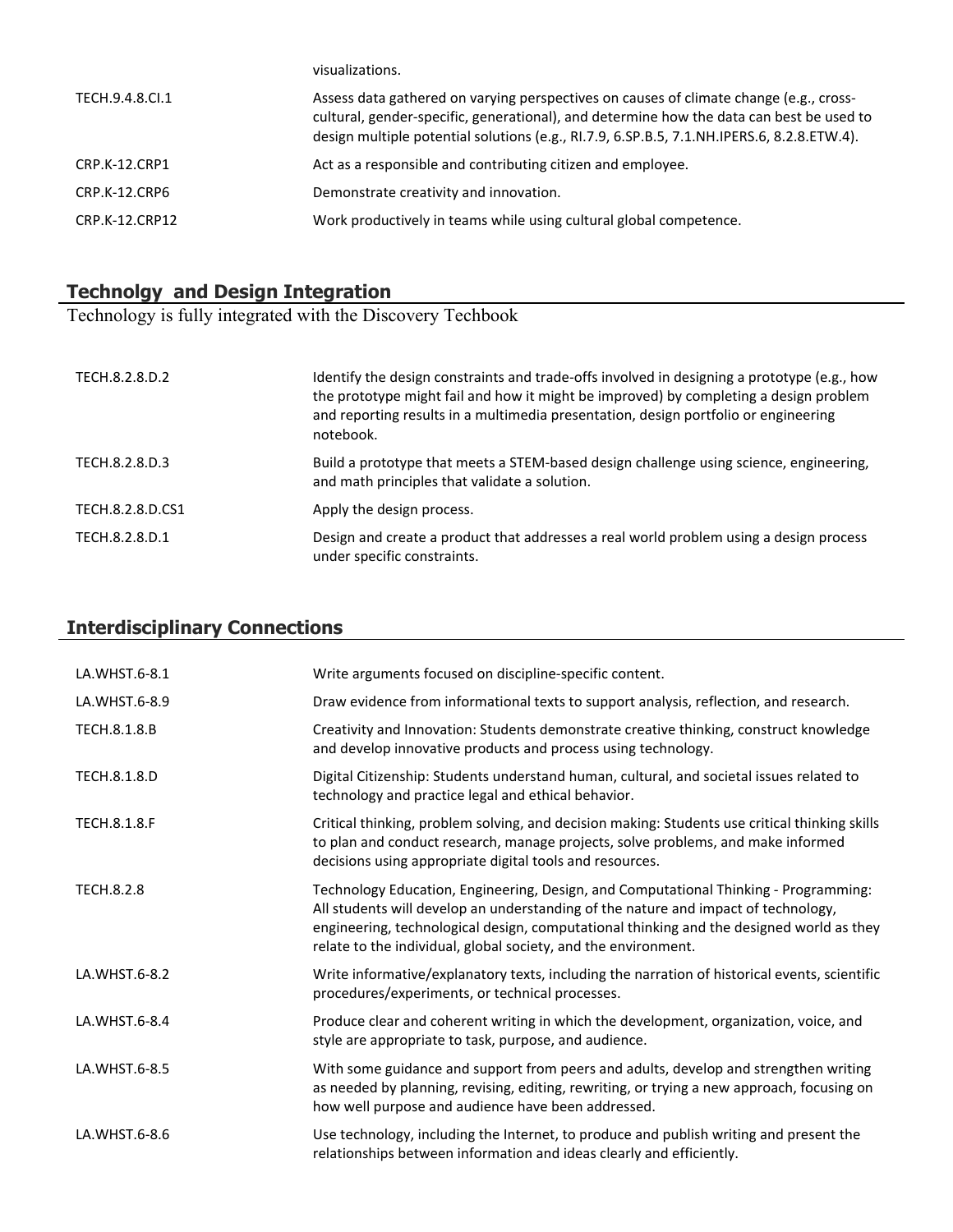- 1. Ask students to use a two-column chart to compare and contrast two different examples of food webs.
- 2. Provide students with an image of a food web and a food chain on the whiteboard. Leave these images up throughout the videos to give students a visual while they are filling in their Venn diagrams.
- 1. Assist students in identifying familiar prefixes and/or words within words for each glossary term (e.g. *niche* is from the Latin word *nicher*, which means "to create a nest").
- 2. Encourage students to demonstrate their understanding by drawing concepts. For example, they can create their own food chains, food webs, and energy pyramids to explain how energy moves through an ecosystem.

[Struggling Students](https://app.discoveryeducation.com/player/view/assetGuid/4995767F-D634-40C6-B25B-BDEA06E14F90) [ELL](https://app.discoveryeducation.com/player/view/assetGuid/D727DF69-B79B-4A92-AA1F-CE23C74D98D9) Accelerated Students

- 1. Before they read the Core Interactive Text, have students use their previous knowledge of organism relationships to describe how they think organisms depend on one another. Provide a hint to students to remember that plants are organisms.
- 2. Using their current knowledge of plants, have students explain what role plants play in the environment other than providing energy. Have students discuss the carbon cycle and the cycling of nutrients.
- 3. Ask students to select a keystone species from their local ecosystem and have them justify why they choose the organism.

[Differentiation in science](http://www.brighthubeducation.com/teaching-gifted-students/65181-differentiation-techniques-and-activities-in-the-classroom-for-gifted-students/) can be accomplished in several ways. Once you have given a pre-test to students, you know what information has already been mastered and what they still need to work on. Next, you design activities, discussions, lectures, and so on to teach information to students. The best way is to have two or three groups of students divided by ability level.

While you are instructing one group, the other groups are working on activities to further their knowledge of the concepts. For example, while you are helping one group learn the planet names in order, another group is researching climate, size, and distance from the moon of each planet. Then the groups switch, and you instruct the second group on another objective from the space unit. The first group practices writing the order of the planets and drawing a diagram of them.

Here are some ideas for the classroom when you are using differentiation in science:

- Create a tic-tac-toe board that lists different activities at different ability levels. When students aren't involved in direct instruction with you, they can work on activities from their tic-tac-toe board. These boards have nine squares, like a tic-tac-toe board; and each square lists an activity that corresponds with the science unit. For example, one solar system activity for advanced science students might be to create a power point presentation about eclipses. For beginning students, an activity might be to make a poster for one of the planets and include important data such as size, order from the sun, whether it has moons, and so on.
- Find websites on the current science unit that students can explore on their own.
- Allow students to work in small groups to create a project throughout the entire unit. For example, one group might create a solar system model to scale. Another group might write a play about the solar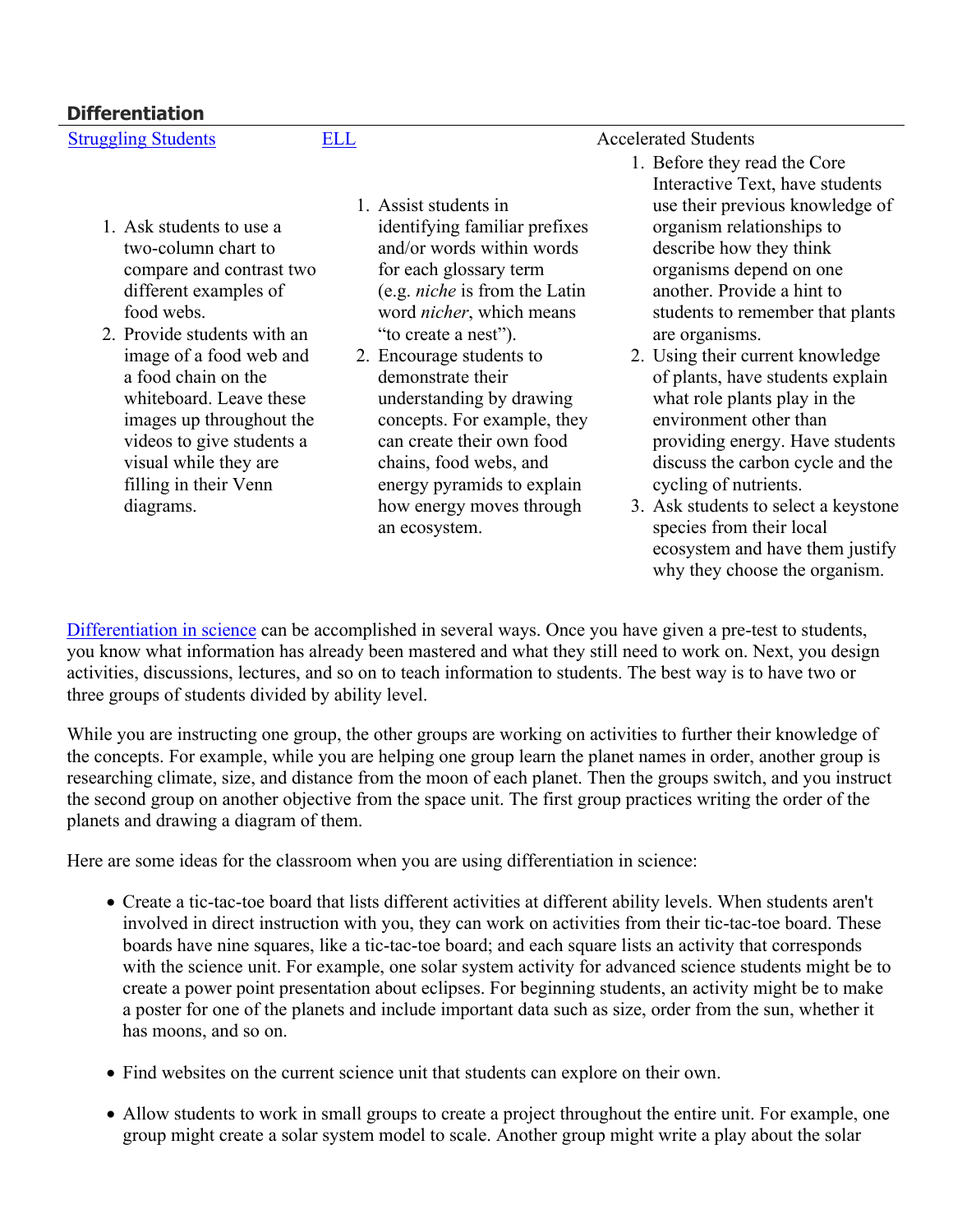system. This is an activity these groups can work on while they are not working directly with you.

Differentiation in science gets students excited to learn because it challenges them to expand their knowledge and skills, instead of teaching the whole group concepts they have already mastered.

## **Modifications & Accommodations**

Refer to QSAC EXCEL SMALL SPED ACCOMMOCATIONS spreadsheet in this discipline.

## **Modifications and Accommodations used in this unit:**

IEP and 504 Accommodations will be utilized.

In addition to differentiated instruction, IEP's and 504 accommocations will be utilized.

## **Benchmark Assessments**

**Benchmark Assessments** are given periodically (e.g., at the end of every quarter or as frequently as once per month) throughout a school year to establish baseline achievement data and measure progress toward a standard or set of academic standards and goals.

#### **Schoolwide Benchmark assessments:**

Aimsweb benchmarks 3X a year

Linkit Benchmarks 3X a year

## **Additional Benchmarks used in this unit:**

The students will complete two summative benchmark tests administered by the teacher via Google Forms and Google Classroom. There is one benchmark test administered in the middle of the year around January, and a second one administered in May.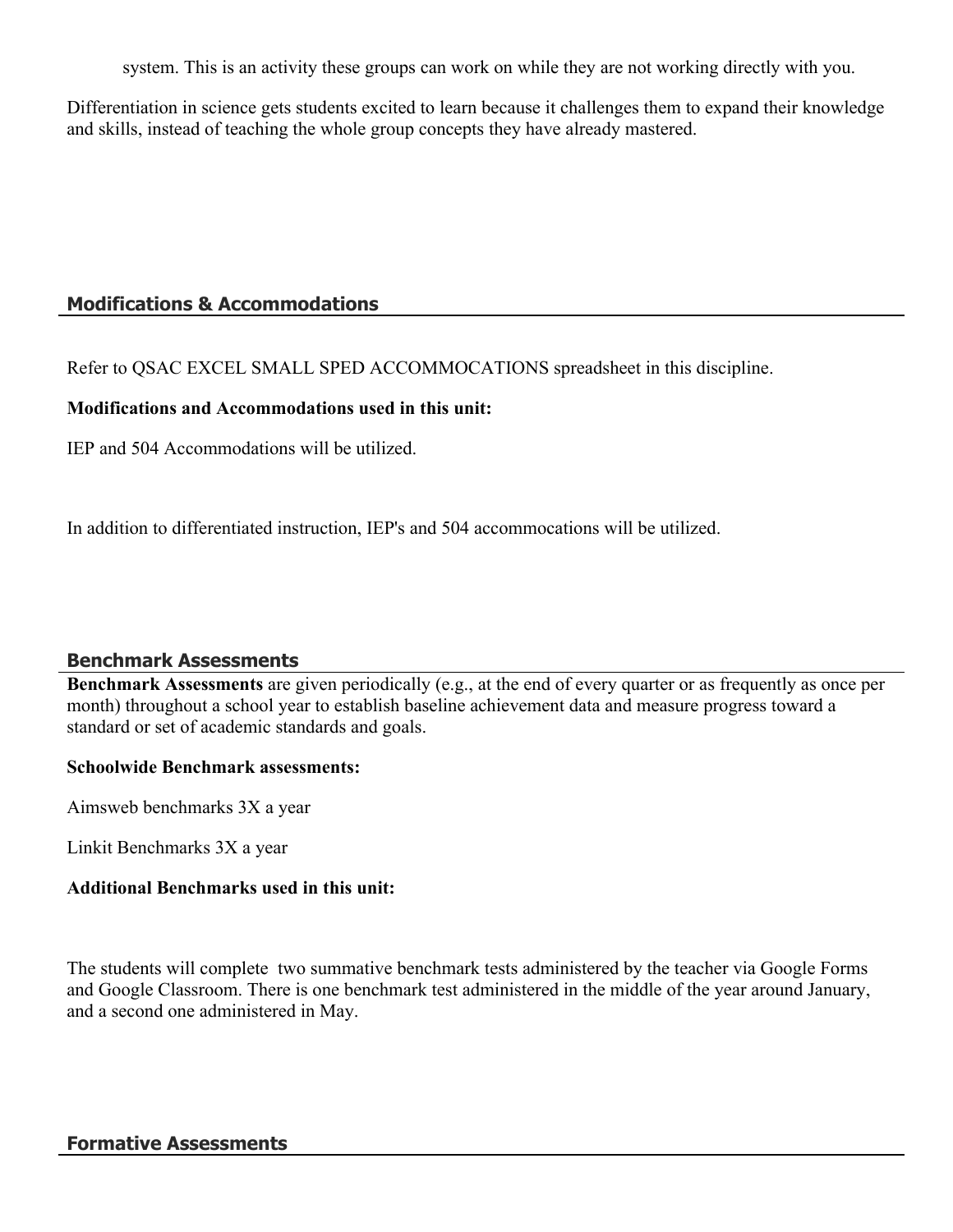Assessment allows both instructor and student to monitor progress towards achieving learning objectives, and can be approached in a variety of ways. **Formative assessment** refers to tools that identify misconceptions, struggles, and learning gaps along the way and assess how to close those gaps. It includes effective tools for helping to shape learning, and can even bolster students' abilities to take ownership of their learning when they understand that the goal is to improve learning, not apply final marks (Trumbull and Lash, 2013). It can include students assessing themselves, peers, or even the instructor, through writing, quizzes, conversation, and more. In short, formative assessment occurs throughout a class or course, and seeks to improve student achievement of learning objectives through approaches that can support specific student needs (Theal and Franklin, 2010, p. 151).

## **Formative Assessments used in this unit:**

See assessments located in the unit link above

## **Summative Assessments**

**Summative assessments** evaluate student learning, knowledge, proficiency, or success at the conclusion of an instructional period, like a unit, course, or program. Summative assessments are almost always formally graded and often heavily weighted (though they do not need to be). Summative assessment can be used to great effect in conjunction and alignment with formative assessment, and instructors can consider a variety of ways to combine these approaches.

## **Summative assessments for this unit:**

See assessments located in the unit link above within Discovery Education Techbook software.

Paper and digital tests will be implemented. Summative tests will be designed by the teacher via Google Forms, Google Docs, and Microsoft Word.

## **Instructional Materials**

See materials located in Unit above through Discovery Techbook

## **Standards**